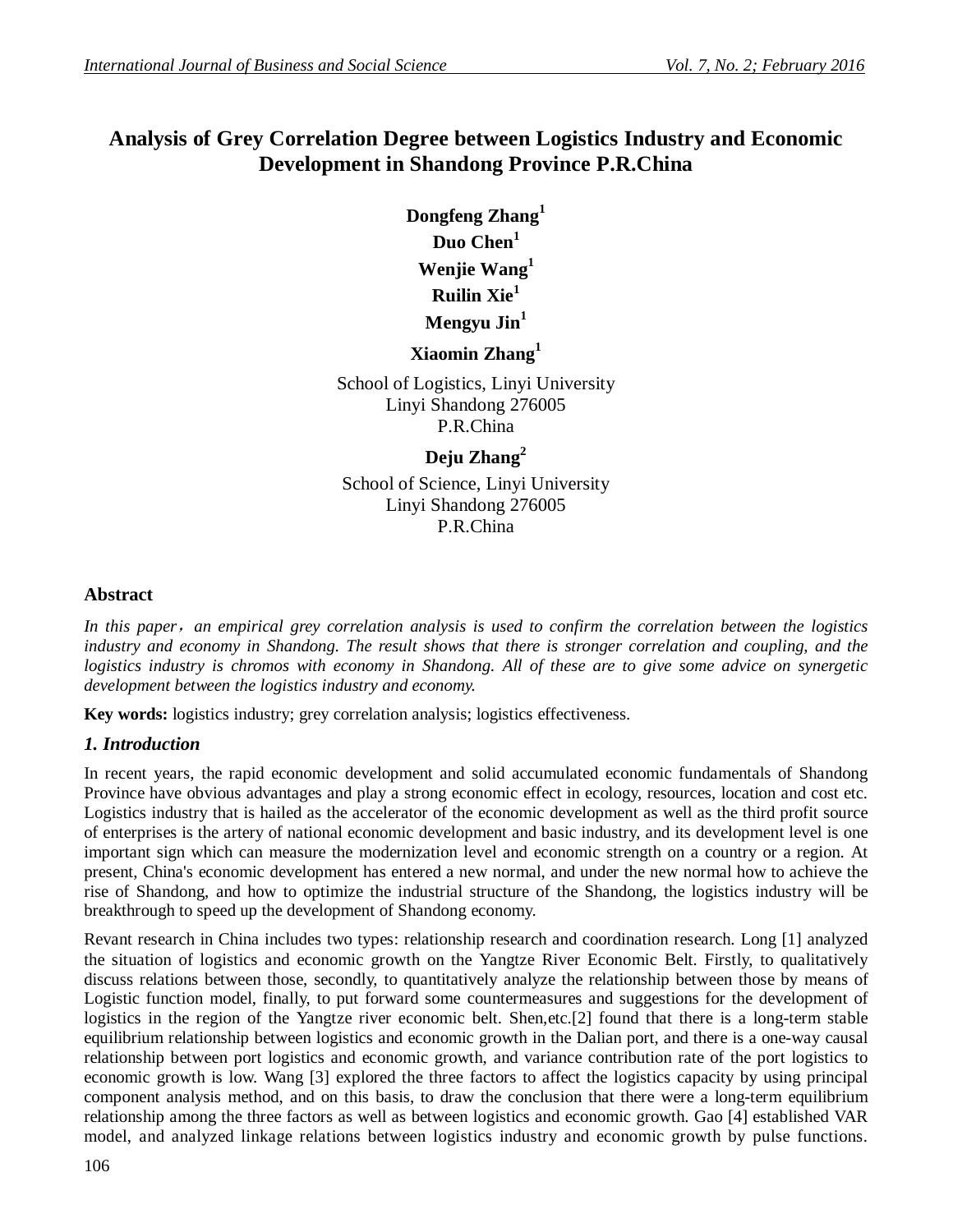The results showed that the development of logistics industry should promote economic growth, and the economic growth in Guangdong Province led to the rapid development of the logistics industry, but the promoting effect of economic growth was not very significant because of the logistics industry in Guangdong Province was still in the early stages of development. The coordination degree of logistics industry and economic growth in the three provinces of northeast China was calculated by using the coordination degree model, and the results showed that there were some differences in the coordination degree of the three provinces in the northeast of China. From the present situation of research on domestic and foreign, It is paid more attention on the coordination development of the logistics industry and economic growth, and have achieved some results, but there are still some shortcomings such as single calculation method and more qualitative research, etc.. In this paper, we construct the grey correlation model and analyze its correlation the relationship, and puts forward the concrete suggestions from many aspects, based on the data of logistics industry and economic growth of 2005-2014 in Shandong Province.

#### *2. Steps to build grey correlation model*

Grey correlation analysis is a kind of analysis method to measure the degree of association degree based on the similarity or dissimilarity of form and trend between the factors. Taking into account randomness and uncertainty of the logistics system and economic system, and the relationships of the logistics industry and economic growth being changing in different periods, the small sample data are used in the development of logistics in recent years, which reflected information is not exact, not comprehensive, and with grey. Therefore, we can calculate the correlation degree of each index in the system and each index of another system, but also calculate the main stress factors to be affected by another system by selecting grey correlation model, so the other methods are not compared to it. Grey correlation analysis method is according to the similarity degree of sequence geometry curve to determine the strength of relations among the sequences, the closer the curves are , the greater the degree of correlation among the sequences are, conversely, the smaller it is. If the trend of the two sequence changes is consistent, that is, the degree of synchronization is higher, and then it indicates that the correlation degree of the sequences is higher. The analysis steps of grey relational are as follows:

#### **2.1 To determine the analysis sequence**

To establish the original sequence of dependent variable reference sequence and independent variable comparative sequence. A data sequence that reflect the features of the system behavior is called dependent variable reference sequence, a data sequence that is constitute of various factors affecting system behavior is called independent variable comparative sequence.  $X_0 = \{x_0(k) | k = 1, 2, \dots n\}$  Denotes the reference sequence, and  ${X_i} = {x_i(k) | k = 1,2, \cdots n}(i = 1,2, \cdots m)$  denotes the comparative sequence, where  ${X_i}$  denotes value of *i* at time *k*.

#### **2.2 To apply dimensionless method to data**

The dimensionless treatment refers to a method that handles variable sequence in order to ensure the reliability of the analysis results, when the original variables have different dimensions or magnitude. The factor sequences form a new matrix sequence after the dimensionless. There are usually equalization method and initialization method for the dimensionless method. In this paper, we select initialization method and formulas for the dimensionless. The initial value of the calculation formula is as follows:

$$
X'_{i} = \frac{X_{i}}{x_{i}(1)} = \{x'_{i}(1), x'_{i}(2), \cdots x'_{i}(n)\}, x_{i}(1) \neq 0, i = 0, 1, 2, \cdots, m.
$$

#### **2**.**3 Standardization Processing**

The corresponding difference list will be produced, and calculate the deference as well as absolute value on the comparative sequence and the reference sequence after standardization processing. A list of the corresponding difference include: with the reference sequence difference (absolute value)  $\Delta_i(k) = |x'_i(k) - x'_0(k)|$ , The maximum difference the minimum difference on two stages:

$$
\Delta(\max) = \max_{i} \max_{k} \{ \Delta_i(k) \} \text{ and } \Delta(\min) = \min_{i} \min_{k} \{ \Delta_i(k) \}.
$$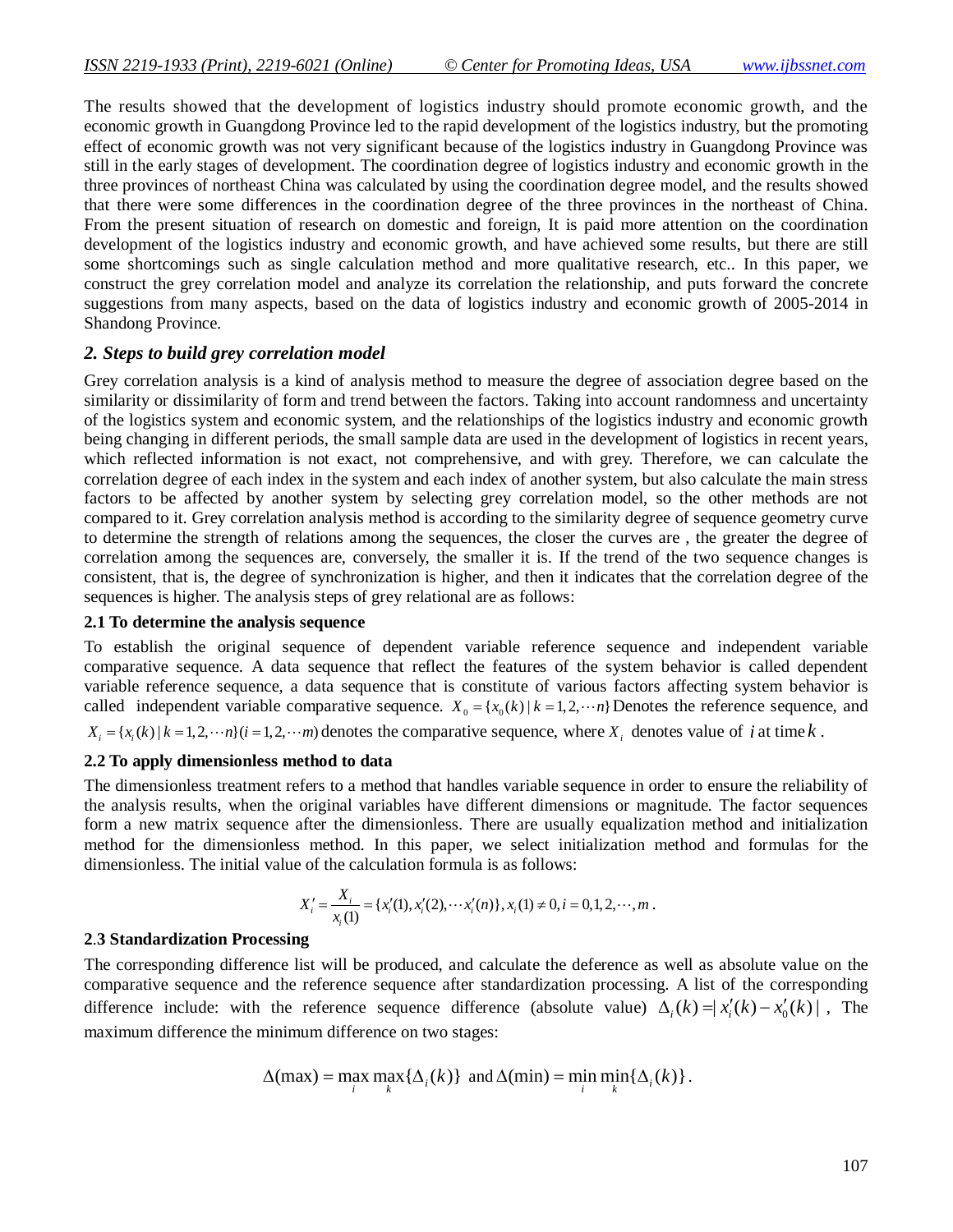#### **2.4 To calculate relative coefficient**

$$
\xi_i(k) = \frac{\Delta(\min) + \rho \Delta(\max)}{\Delta_i(k) + \rho \Delta(\max)}, \rho \in (0,1); k = 1, 2, \cdots, n, i = 1, 2, \cdots, m
$$

Where  $\rho$  is a distinguishing coefficient, which is used to control the effect due to the  $\Delta$ (max) being large and to lead to distortion of the correlation coefficient, in general, we select  $\rho = 0.5$ .

#### **2.5 To calculate correlation degree**

Correlation degree reflect the degree of correlation between the reference sequence and the comparative sequence when there exist multiple levels of influence factors, we can take one layer as a reference sequence, and calculate together with other comparative sequence, and finally form an association matrix. The formula for the calculation of correlation degree is as follows:

$$
r_i = \frac{1}{n} \sum_{k=1}^n \xi_i(k)(k = 1, 2, \cdots, n).
$$

#### **2.6 To arrange its order from high to low according to the size of the correlation degree**

If the value of correlation degree is closer to 1, then it becomes more and more relevant between them. When  $\rho = 0.5$ , if According to experience, when correlation degree of the two sequences is greater than 0.7, then it means that there is a significant correlation between them. In this paper, we can specify that the linkage ability is weak when  $0 < r_i \leq 0.5$ , and that linkage ability is strong when  $0.5 < r_i \leq 0.7$ , and that linkage ability is stronger when  $0.7 < r_i \leq 0.9$ , and that linkage ability is stronger when  $0.9 < r_i \leq 1$ .

#### *3. Correlation analysis of logistics industry and economic growth in Shandong Province*

In the calculation of correlation degree of logistics industry and economic growth, the indicators for the logistics industry and the economic development is involved. Based on the scientific principle, practical principle and integrity principle, we will establish the following indicators: The indicators of development of the logistics industry include: Shandong highway mileage *X*<sub>1</sub>(kilometer),Shandong railway mileage *X*<sub>2</sub>(kilometer), logistics freight volume  $X_3$  (tons), logistics freight turnover  $X_4$  (million tons kilometer), total fixed asset investment  $X_5$  (10 thousand yuan), the added value of postal and telecom sector  $X_6$  (10 thousand yuan), the numbers of truck in road transport  $X_7$  (one truck), the added value of logistics industry  $X_8$  (10 thousand yuan), logistics professionals in Shandong  $X_9$  (10 thousand people), where  $X_1, X_2, X_5, X_7$  and  $X_9$  are called the logistics supply indicators;  $X_3$ and  $X_4$  are called the logistics demand indicators; and  $X_6$  and  $X_8$  are called the logistics effectiveness indicators. The indicators of economy growth include: Shandong GDP  $Y_1$  (billion yuan), the added value of primary industry  $Y_2$  (billion yuan), the added value of second industry  $Y_3$  (billion yuan), the added value of third industry  $Y_4$  (billion

yuan), total volume of social retail consumer  $Y_5$  (billion yuan), where  $Y_1$  is called the general economic quantity indicator;  $Y_2$ ,  $Y_3$  and  $Y_4$  are called the economic structure indicators; and  $Y_5$  is called the economical potential indicator.

The various idex are selected in statistical yearbook of Shandong Province statistical network. We calculate its correlations degree on the basis of logistics industry and the economy as a reference sequence, respectively, which we calculate it by matlab7.1 and programming and combining with table 1.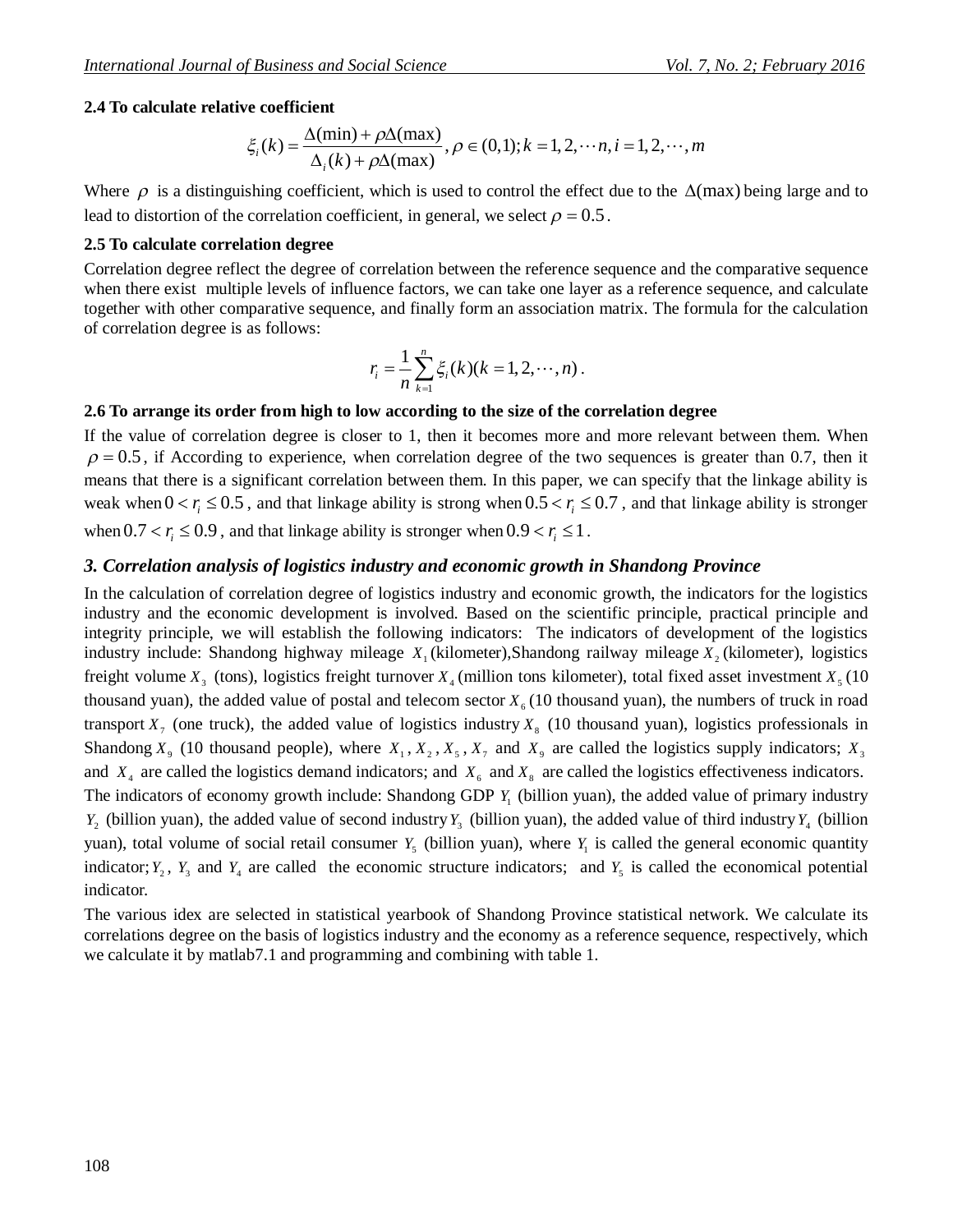|             | 2005               | 2006        | 2007         | 2008         | 2009                      | 2010                | 2011         | 2012                    | 2013         | 2014         |
|-------------|--------------------|-------------|--------------|--------------|---------------------------|---------------------|--------------|-------------------------|--------------|--------------|
| $X_1$       | 80132              | 204911      | 212236       | 220687       | 226693                    | 229858              | 233181       | 244586                  | 252785       | 259514       |
| $X_{2}$     | 3402               | 3405        | 3379         | 3329         | 3620                      | 3833                | 4177         | 4306                    | 4397         | 4546         |
| $X_3$       | 147999             | 167511      | 198507       | 247489       | 284463                    | 298055              | 314962       | 330270                  | 344401       | 260983       |
| $X_4$       | 558286             | 665521      | 642854       | 1010234      | 1095569                   | 1174705             | 1258364      | 1099119                 | 1026088      | 817690       |
| $X_5$       | 434704             | 466377<br>1 | 5633819      | 7850746      | 1018091<br>2              | 1338804<br>8        | 1395680<br>9 | 1591001<br>$\mathbf{0}$ | 1983096<br>1 | 2192728<br>5 |
| $X_{6}$     | 675467<br>$\Omega$ | 928687<br>7 | 1179935<br>7 | 1426202<br>6 | 1586785<br>$\overline{4}$ | 1920900<br>$\theta$ | 7236000      | 7976000                 | 8637000      | 1067848<br>9 |
| $X_7$       | 481752             | 482766      | 504923       | 564382       | 670759                    | 876023              | 1007184      | 1016174                 | 1105405      | 1027673      |
| $X_{8}$     | 968.64             | 1212.3<br>3 | 1334.62      | 1721.24      | 1742.33                   | 1971.00             | 2328.38      | 2516.19                 | 2065.16      | 2326.25      |
| $X_{\rm o}$ | 213.2              | 218.3       | 226.7        | 231.9        | 245.1                     | 254.4               | 254.3        | 256.4                   | 269.8        | 271.4        |
| $Y_1$       | 18367              | 21900       | 25777        | 30933        | 33897                     | 39170               | 45362        | 50013                   | 55230        | 59427        |
| $Y_2$       | 1964               | 2139        | 2509         | 3003         | 3227                      | 3588                | 3974         | 4282                    | 4566         | 4798         |
| $Y_3$       | 10479              | 12574       | 14648        | 17572        | 18902                     | 21238               | 24017        | 25736                   | 27443        | 28788        |
| $Y_4$       | 5925               | 7187        | 8620         | 10359        | 11768                     | 14343               | 17371        | 19996                   | 23222        | 25840        |
| $Y_5$       | 6167               | 7217        | 8607         | 10659        | 12363                     | 14620               | 17155        | 19652                   | 22295        | 25112        |

| Table 1: The value of evaluation indicators in 2005-2014 |  |  |  |
|----------------------------------------------------------|--|--|--|
|----------------------------------------------------------|--|--|--|

**Table 2: The value of correlation degree obtained on the basis of the indicators of economy growth as the reference sequence in 2005-2014**

|       | $X_{1}$ | $X_{2}$ | $X_{3}$ | $X_{\scriptscriptstyle A}$ | $X_{5}$ | $X_{6}$ | $X_{7}$ | $X_{8}$ | $X_{\rm q}$ |
|-------|---------|---------|---------|----------------------------|---------|---------|---------|---------|-------------|
| Y,    | 0.6714  | 0.5723  | 0.8089  | 0.7746                     | 0.6675  | 0.6057  | 0.7057  | 0.8588  | 0.5835      |
| $Y_2$ | 0.5168  | 0.6413  | 0.8756  | 0.7781                     | 0.6534  | 0.5996  | 0.8771  | 0.8367  | 0.6547      |
| $Y_3$ | 0.6249  | 0.6305  | 0.8836  | 0.8266                     | 0.6669  | 0.6539  | 0.7947  | 0.9121  | 0.6405      |
| $Y_4$ | 0.7187  | 0.6093  | 0.7684  | 0.7591                     | 0.8392  | 0.6743  | 0.6935  | 0.7916  | 0.6182      |
| $Y_5$ | 0.7182  | 0.6057  | 0.7813  | 0.7643                     | 0.7985  | 0.6602  | 0.6990  | 0.8010  | 0.6152      |
| sum   | 3.2500  | 3.0591  | 4.1178  | 3.9027                     | 3.6255  | 3.1937  | 3.7700  | 4.2002  | 3.1121      |
| mean  | 0.6500  | 0.6118  | 0.8236  | 0.7805                     | 0.7251  | 0.6387  | 0.7540  | 0.8400  | 0.6224      |

**3.1 Analysis of stress factors in the development of the logistics industrym to economy in Shandong Province**

From table 2, it can be seen that all the indicators of logistics to economic growth in Shandong province indicate a strong correlation above. The largest logistics index factors that affect the economy of Shandong is the added value of logistics industry, followed by logistics freight volume, logistics freight turnover and the numbers of truck in road transport. The linkage ability of these factors and economic is stronger, which has a big impact on improving the level of economic development in Shandong Province. But comparing to the highway mileage, the railway mileage has a low impact on economy in Shandong, in addition the ordering of correlation degree of quantity and quality of logistics personnel and economy is lower in all logistics indicator in Shandong Province.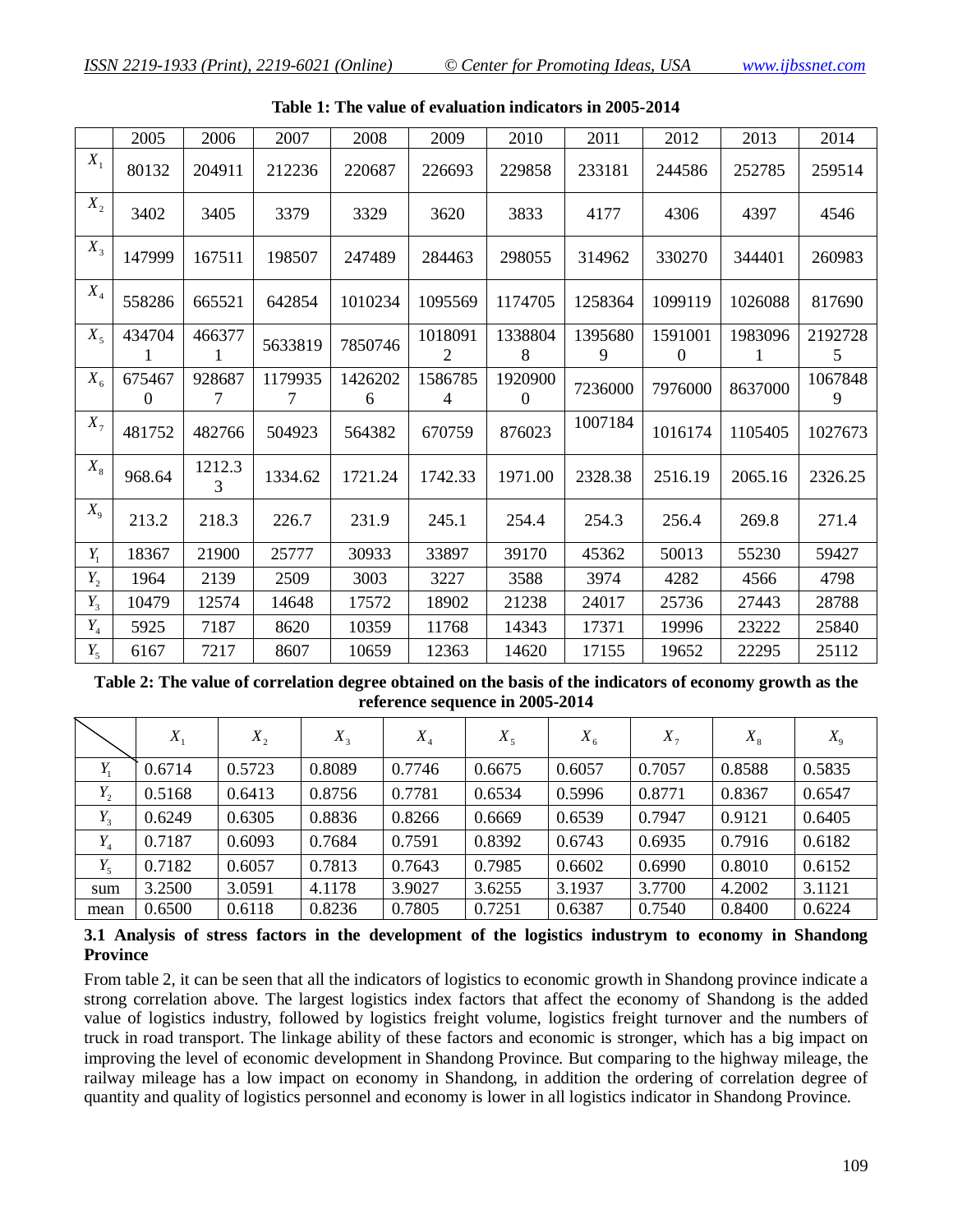In all correlation degree,  $r_{38}$  is the biggest, and the relation for logistics industry and the secondary industry in share of GDP is the most closely related, and the added value of logistics industry do the largest contribution to the second industry. Especially, the manufacturing industry in the second industry, from transport of raw materials and warehousing to distribution of manufactured goods, are inseparable from the support of logistics activities. Moreover, the growth of logistics industry indicate that the increasing of all kinds of logistics activities, and improving the efficiency, which can better meet the logistics needs of the secondary industry.  $r_{21}$  is the smallest, that is, the related degree of the logistics industry and the primary industry is medium, and whose interactions are not very obvious.

From the influence of the logistics industry to Shandong's economic, the correlation of logistics supply, logistics demand, logistics effectiveness and global economic has averaged 0.6401, 0.7918 and 0.7323, respectively, which correlation degree are relatively strong and there exists the obvious interactions among them. In contrast, the relation of logistics demand and the global economy is most closely, and it means that raising the level of the logistics needs is the largest contribution to the economic growth of Shandong province. The logistics industry has a saying: "there exists something, only flow", and "only flow increasing if something increasing". The logistics industry belongs to the service industry, which the increasingly strong logistics service demands promote the development of the logistics industry in Shandong province. On this basis, it promotes the rapid growth of the economy in Shandong province.

From the influence of the logistics industry to the economic structure, the correlation of logistics supply, logistics demand, logistics effectiveness and the economic structure has averaged 0.6786, 0.8152 and 0.7447, respectively, which the relationship of the logistics demand and the economic structure is most closely with increasing demand for the freight volume and turnover volume . According to the traditional industry, the logistics industry is belongs to the third industry. The growth logistics freight volume and freight turnover can promote the development of the second industry, an disproved the output value of the third industry, and increase the proportion of the second and the third industry in the GDP of Shandong Province, and promote the development of related industries, and promote reasonable adjustment for the Shandong economic structure under the new normal. This is coincided with the transformation of economic growth and vigorously developing the third industry policy.

From the influence of the logistics industry to the economic potential, the correlation of logistics supply, logistics demand, logistics effectiveness and the economic potential has averaged 0.6873, 0.7728 and 0.7306, respectively. It can be seen that the logistics demand is relatively large logistics factors which has influence on the economy potential. So, expanding logistics demand can not only tap the economic potential, but also enhance the potential for economic development in Shandong province. Today, China is in the period of post industrialization, and with the acceleration of urbanization process, because of accelerating social division of labor and specialization process as well as accelerating the separation of production and consumption activities, the demand of the logistics activities which the production has close relationship with consumption will continue to rise. Because the logistics demand has close relationship with economic, what improve the demand ability of logistics industry can enhance contribution to the economy of Shandong province; that is, the level of demand for logistics industry is a stress factor for the economic development of Shandong province.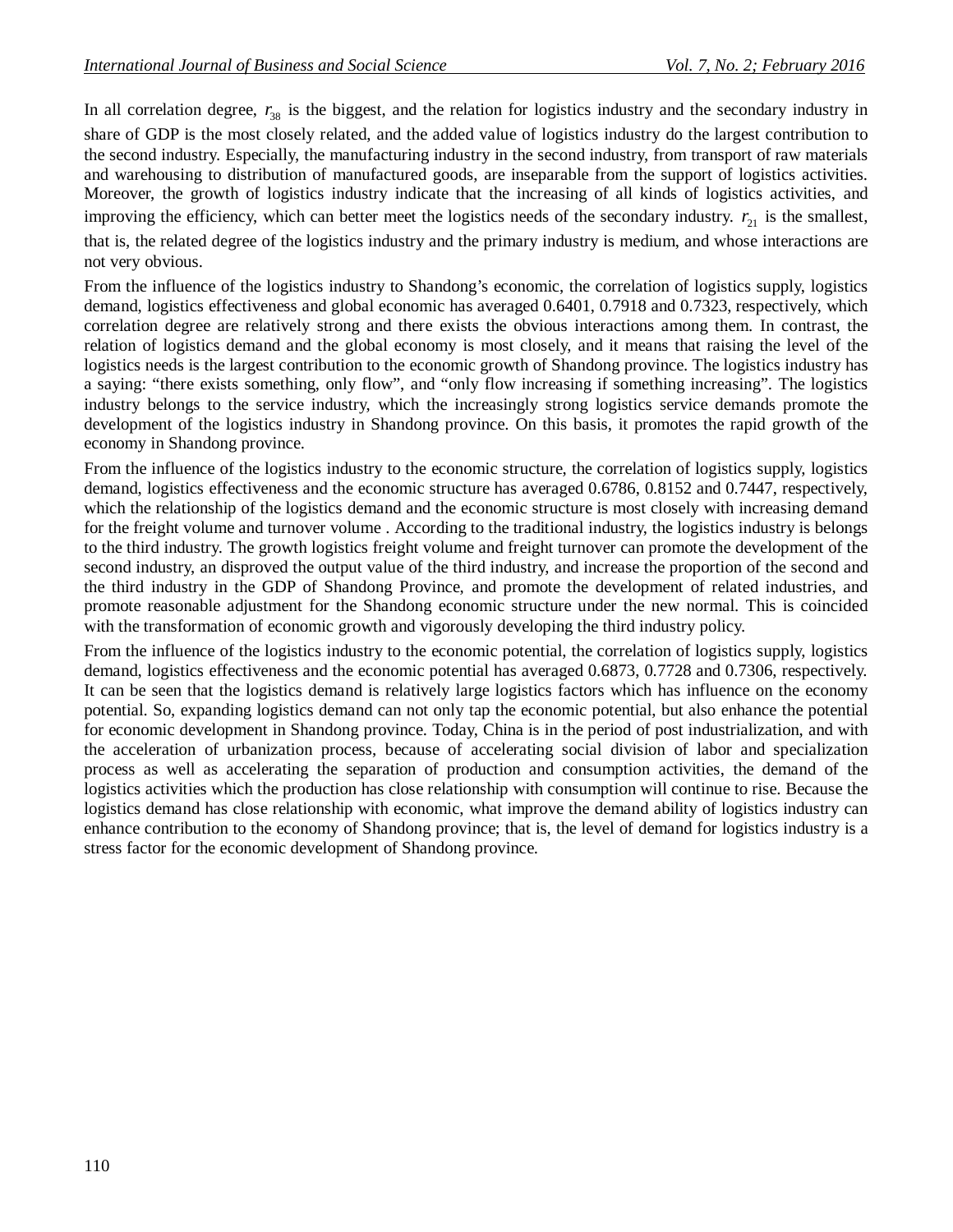|         | $Y_1$  | $Y_2$  | $Y_3$  | $Y_4$  | $Y_5$  |
|---------|--------|--------|--------|--------|--------|
| $X_1$   | 0.6198 | 0.4712 | 0.5281 | 0.5793 | 0.5979 |
| $X_{2}$ | 0.6586 | 0.7377 | 0.6852 | 0.6053 | 0.6207 |
| $X_3$   | 0.8404 | 0.9062 | 0.8938 | 0.7452 | 0.7718 |
| $X_4$   | 0.8209 | 0.8430 | 0.8519 | 0.7509 | 0.7686 |
| $X_5$   | 0.7148 | 0.6649 | 0.6876 | 0.8169 | 0.7880 |
| $X_{6}$ | 0.6721 | 0.6886 | 0.6904 | 0.6568 | 0.6590 |
| $X_7$   | 0.7291 | 0.8962 | 0.7900 | 0.6312 | 0.6560 |
| $X_{8}$ | 0.8587 | 0.8467 | 0.9002 | 0.7313 | 0.7543 |
| $X_{9}$ | 0.6715 | 0.7507 | 0.6864 | 0.6182 | 0.6337 |
| Sum     | 6.5859 | 6.8052 | 6.7136 | 6.1351 | 6.2500 |
| Mean    | 0.7318 | 0.7561 | 0.7456 | 0.6817 | 0.6944 |

**Table 3: The value of correlation degree obtained on the basis of the indicators of logistics industry as the reference sequence in 2005-2014**

#### **3.2 Analysis of constraint factors in the economy growth to the development of the logistics industry in Shandong province**

From table 3, we can be seen a relatively strong correlation degree for the various index of economy and the development of the logistics industry in Shandong, which there is significant coupling between logistics industry and economic growth. What the logistics industry has bigger influence to the first industry, which is the basic industry of Shandong province. In recent years, It is accelerated for the development of agriculture which promote the development of the logistics industry because the benefit farming and support agriculture policy are implemented on agricultural in Shandong province. At the same time, in all of the correlation,  $r_{32}$  is the biggest, which reflects that Shandong province is still a big agricultural province. The rapid development of the first industry in Shandong province call for speeding up the velocity of circulation of agricultural products and increasing corresponding flow capacity so that the demand for logistics is added the scale of logistics industry is expanded in Shandong province. But  $r_{12}$  is the smallest, which shows that the correlation degree of the first industry and the Shandong highway mileage is weak, and the development of agriculture has very small influence on the growth of Shandong highway mileage.

From the influence of economy to the logistics supply, the correlation of the total economy, economic structure, economic potential and the logistics supply has averaged 0.6788, 0.6766 and 0.6593, respectively. Obviously, the correlation of the total economy, the economic structure and the logistics supply are consistent. The rapid development of economy can play a great role in promoting improvement of logistics infrastructure. Under this background, It is improved for the management ability of logistics enterprise so that supply of the whole logistics industry will greatly improve. From the influence of economy to the logistics demand, the correlation of the total economy, economic structure, economic potential and the logistics supply has averaged 0.8307, 0.8318 and 0.7702, respectively, which shows a strong correlation, and reflects significant interaction of the economic growth and the logistics demand. As a result, comparatively speaking, the relationship between the economic structure and the logistics demand is the most closely, which also reflects that three industrial structures in Shandong province have a good foundation for the development from the side.

Create a good environment for the development of logistics industry, strengthen the scale of the development of logistics industry, improve the infrastructure for the development of the logistics industry, and enhance logistics industry demand. From the influence of economy to the logistics effectiveness, the correlation of the total economy, economic structure, economic potential and the logistics effectiveness has averaged 0.7654, 7523 and 7067, respectively. The rational proportion of economic structure can promote economic rapid growth, however, rapid economic growth can produce a powerful impetus to the logistics, and stimulate increasing demand for logistics, which can correspondingly improve the total value of logistics industry.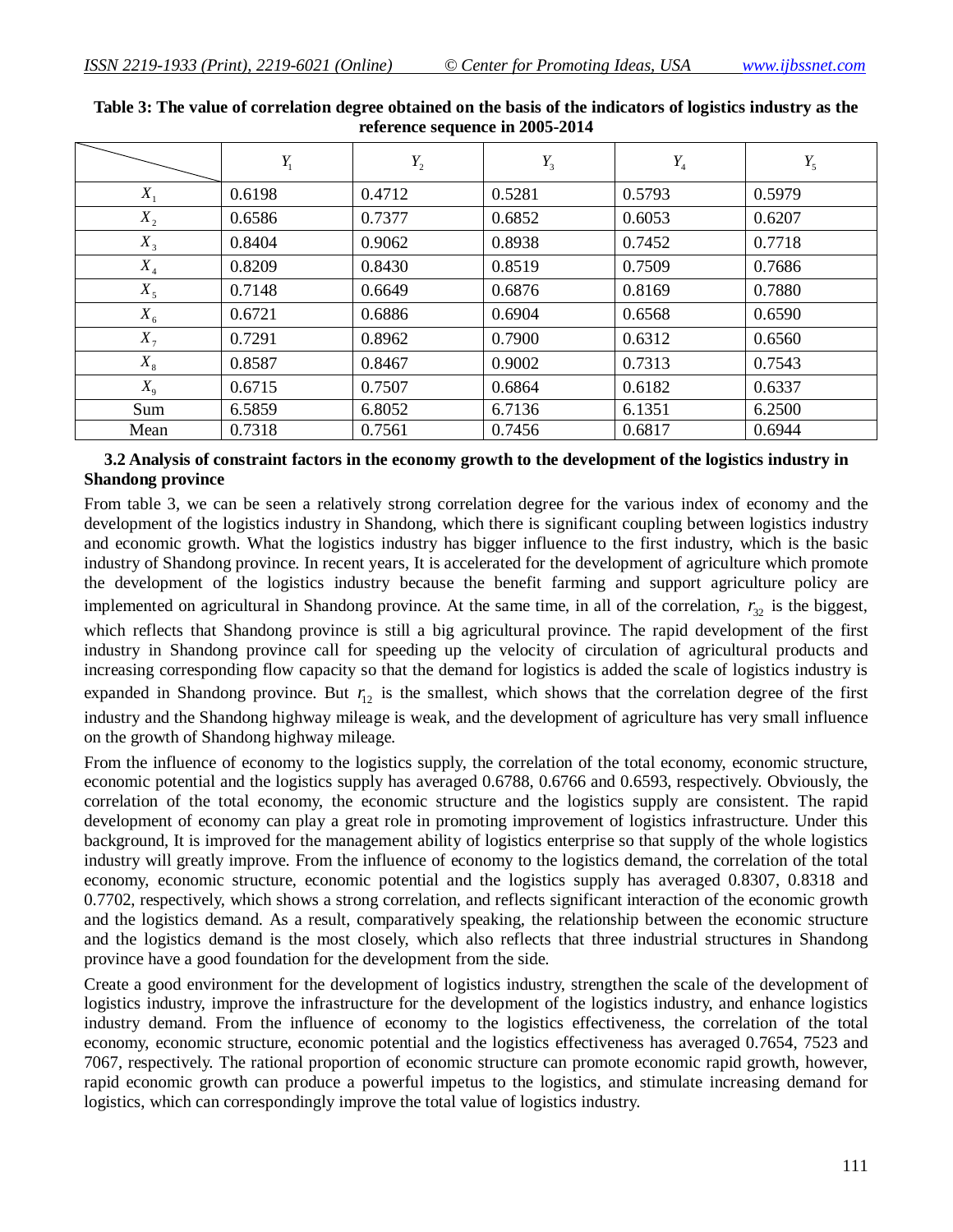In general, the correlation is significant for indicators  $Y_1 - Y_5$  of representing the level of the economic development and selected nine factors of representing the level of development of the logistics industry, which the relevant factors that affect the logistics industry in Shandong Province ranked from high to low are as follows: the added value of primary industry, the added value of second industry, the general economic quantity, the total volume of social retail consumer and the added value of third industry. Obviously, the correlation degree of the economic structure factor and the logistics demand is the biggest. What the economy develops to a certain level can bring the increase of the product, improve the people's consumption level, and drive something to flow, so as to improve the development of logistics industry.

If the economic development of Shandong province would achieve this level, the rational development of economic structure is very necessary. The rational development of economic structure has a huge impact on the logistics industry, therefore, from a certain extent, the rational factors of economic structure has become the constraint factor of the development of logistics industry in Shandong province. In short, the relationship between logistics demand and economic potential is very close; the coupling effect between logistics effectiveness and economic structure is relatively strong.

### *4. Policy and recommendations to promote the linkage of economic growth and the development of the logistics industry in Shandong province*

### **4.1 To optimize the industrial structure so as to lay a solid foundation for the development of logistics industry**

Why is the overall quality and benefit not high in the development process of economy of Shandong province? the major reasons are not high level of industrial structure, a big gap between urban and rural development and imbalance relation of investment and consumption in Shandong province. In general, the unreasonable economic structure restricts the development of economy. Firstly, to optimize the primary industry. Because Shandong province is a major agricultural province, the optimization and upgrading of the agricultural industry can promote economic development, and improve the logistics demand of Shandong province. Secondly, to energetically develop the third industry. The development of the third industry can accelerate the process of industrialization and modernization, promote the optimization and upgrading of the industrial structure, promote employment, and promote the upgrading of the industrial process. At the same time, the development of the third industry will drive the development of modern logistics industry, so as to promote rapid development of the logistics industry on the solid foundations. Thirdly, to speed up the development of the second industry. For example, the manufacturing industry of the second industry, from transportation, warehousing and distribution of the raw materials to finished products distribution and handling, it is needed support of strong logistics capabilities, in addition the status of manufacturing industry for Shandong province has been significantly improved, which the service level of logistics demand is increasing, and the dependence is more and more big. So the development of the second industry, can not only increase the demand on the logistics industry, but also promote the development of related industries, and promote the optimization and upgrading of industrial structure the Shandong province.

### **4.2 to improve the global economy, to stimulate the logistics demand**

The rapid growth of the economy has a huge demand for logistics, so as to stimulate the investment in logistics, and improve the logistics supply capacity. Shandong province should be efforts to build the Shandong peninsula blue economic zone, Lunan economic belt, and Northern economic zone. It should take measures on integration of regional resources, vigorously implementing the development of high-efficiency agriculture, further taping tourism resources, and expanding the level of opening, so as to promote the Shandong economic development to step a new level, enhance the economic strength, resulting in huge demand on logistics industry, and promote logistics industry with the economic rapid development and continue to move forward.

### **4.3 to strengthen the construction of logistics infrastructure, to improve the logistics supply capacity**

The logistics business cannot do without an efficient logistics infrastructure, including roads, railways, waterways, and warehouse etc... From the above analysis, it can be seen that correlation of Shandong province railway mileage and economy is low, so the process of the development of the logistics industry, Shandong also want to break through the bottleneck of logistics infrastructure, promote the logistics industry development faster and better into the fast lane.